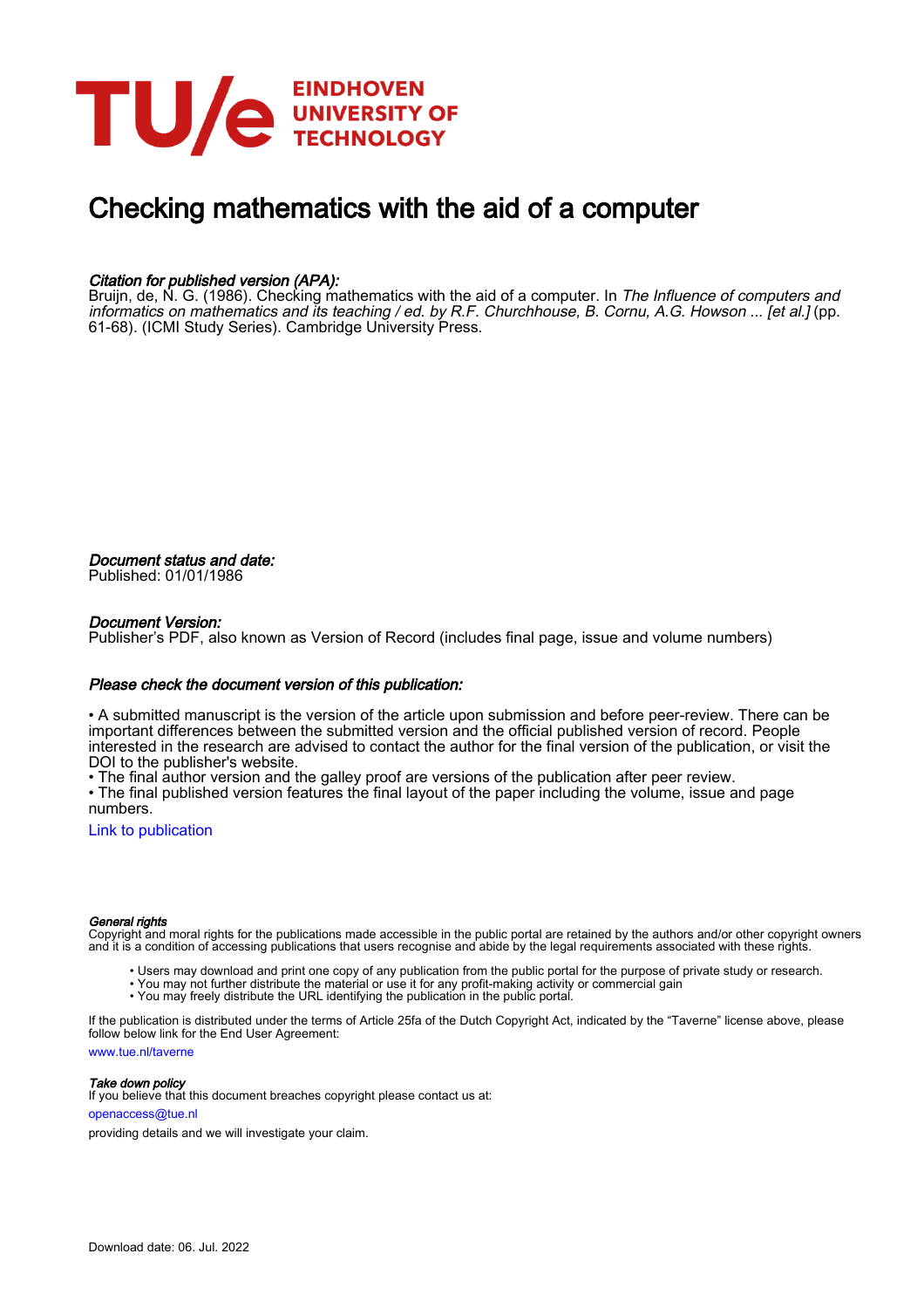#### CHECKING MATHEMATICS WITH THE AID OF A COMPUTER

N.G. de Bruijn, Department of Mathematics and Computing Science, Technological University Eindhoven, The Netherlands.

Computers influence mathematics in many ways. This paper is 0. devoted to one of these influences: the fact that we can explain mathematics to a computer. In this process we may learn about how to organize mathematics and how to teach some of its aspects.

At the Technological University Eindhoven (Eindhoven, the Netherlands) the project Automath was developed from 1967 onwards, with various kinds of activities at the interfaces of logic, mathematics, computer science, language and mathematical education. Right from the start, it was directed towards the presentation of formalized knowledge to a computer, in a very general language, with quite a strong emphasis on doing things the way humans do. One might say that the project is a modern version of "Leibniz's dream" of making a language for all scientific discussion in such a way that all reasoning can be represented by a kind of algebraic manipulation.

The basic idea of Automath is that the human being presents any kind of discourse, however long it may be, to a machine, and that the machine convinces itself that everything is sound. All this is intended to be effectively carried out on a large scale, and not just "in principle".

This paper does not intend to describe the Automath system in any detail, but rather to explain a number of goals, achievements and characteristics that may have a bearing on the subject of the ICMI discussion on the influence of computers and informatics on mathematics and its teaching.

The paper is definitely not trying to sell Automath as a subject to be taught to all students in standard mathematics curricula. The claim is much more modest: as Automath connects so many aspects of logic, mathematics and informatics, it may be worth-while to investigate whether the teaching of mathematics could somehow profit from ideas that emerged more or less naturally in the Automath enterprise. The idea of Automath is to "explain things to a machine". Students are not machines<br>and should be approached in a different way. But as teachers we should know that if we cannot explain a thing to a machine then we might have difficulties in explaining it to students.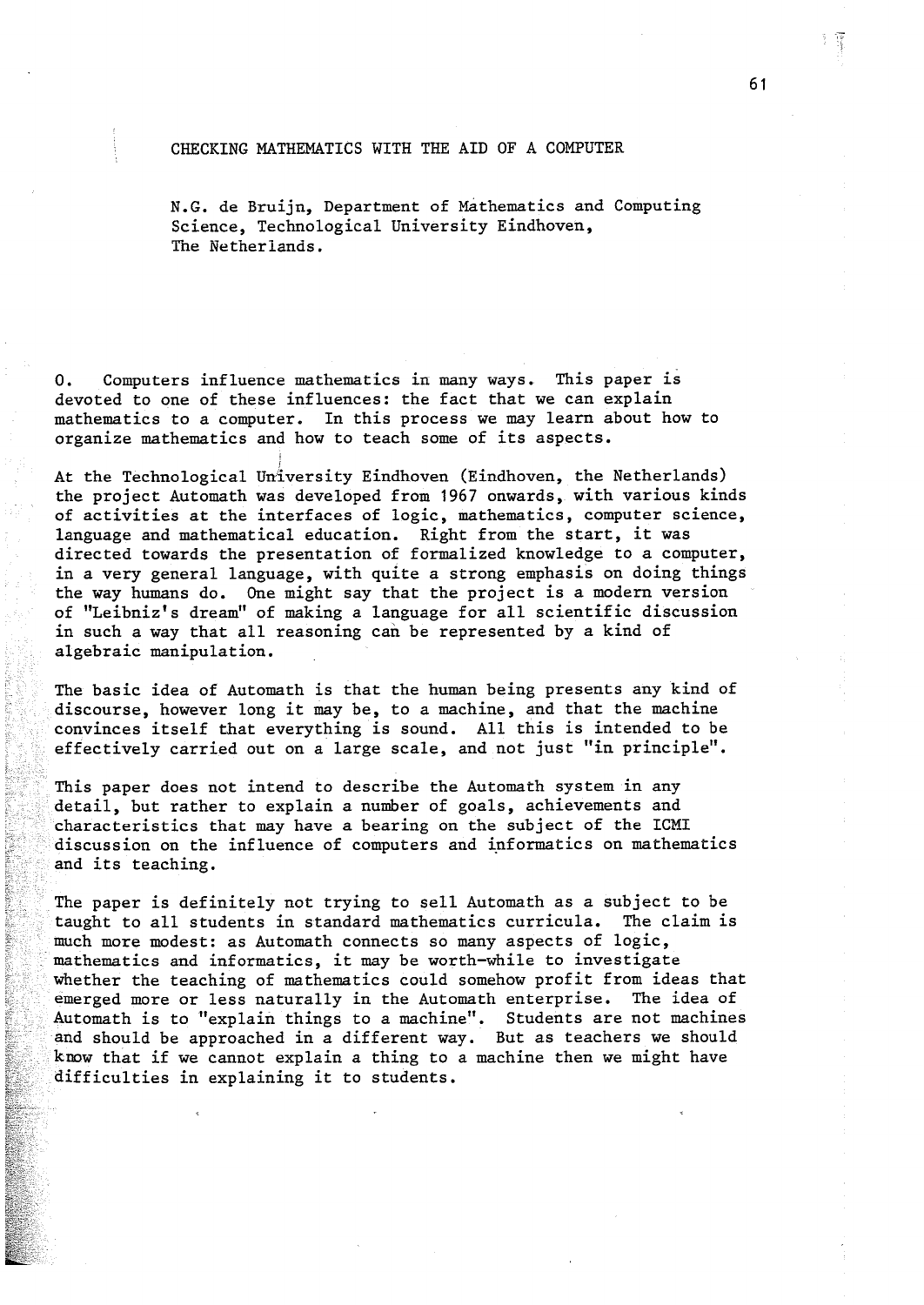In the Automath system the mathematical material is written in the  $1.$ form of a complete book, line by line. A computer can check it line by line, and once that has been done, the book can be considered as mathematically correct. The interpretation of such a book can be a complete theory, containing all axioms, definitions, theorems and proofs.

As a starting point we think of a book written entirely by human  $2.$ beings. Later on we may think of leaving part of the writing to a machine. That part might be simply the tedious routine work, but possibly also the more serious problem solving (i.e., "theorem proving", a branch of artificial intelligence).

In order to be successful in the hard task of problem solving it might be profitable temporarily to leave the format of the Automath languages. In a way one might say that in this area generality and efficiency are conflicting objectives. The Automath project made a choice here: it never concentrated on automatic theorem proving, but just on checking.

 $3.$ We should make a clear distinction between the Automath system and Automath books. The system consists, roughly speaking, of language rules and a computer program that checks whether any given book is written according to those rules.

The system of Automath is mainly involved with the execution of substitution, with evaluation of types of expressions, and comparing such types to one another. It is very essential that everything that is said in a book, is said in a particular context: the context consists of the typed variables that can be handled, but also of the list of assumptions that can be used. The system keeps track of those contexts.

The Automath system does not contain any a priori ideas on what is usually called logic and foundation of mathematics. Any logical system (e.g., an intuitionistic one) can be introduced by the user in his own book, and the same thing holds for the foundation of mathematics. In particular, the user is not tied to the standard 20-th century set theory (Zermelo-Fraenkel). And the user can choose whether or not to admit things like the axiom of choice. From then on, the machine that verifies the user's book will be able to do this according to the user's own standards.

In an Automath book, logic and mathematics are treated in exactly 4. the same way. New logical inference rules can be derived from old ones, just like mathematical theorems are derived, and the new inference rules can be applied as logical tools, in the same way as mathematical theorems are applied.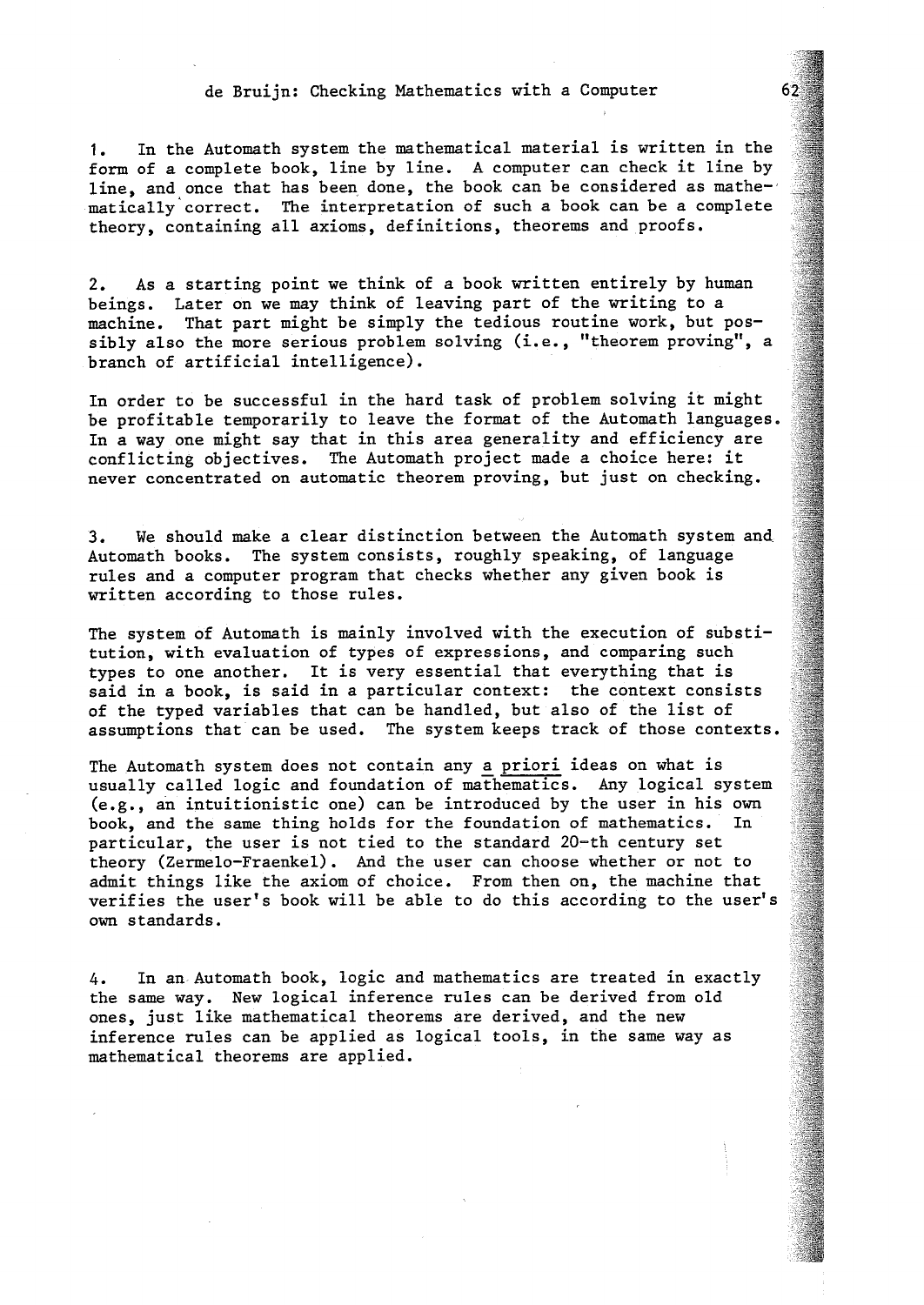Writing in Automath can be tedious. All details of arguments have 5. to be presented most meticulously. At first sight this might be very irritating. The questions are (i) whose fault this is, and (ii) what can be done about it?

The questions are related. Part of the negative impression that the length of an Automath book makes, is due to the fact that no attempt was made to "do something about it" at the stage of the design of the general system. This is based on the philosophy that generality comes first, and that adaptability to special situations is a second concern.

The reason why Automath books become so long is that mathematicians have more in their minds than they explain, and nevertheless we want to handle all usual mathematical discourse. Perhaps we may say that part of mathematical work is done subconsciously. Mathematicians have a vast "experience" in mathematical situations, and such experience may give a strong feeling for how all the little gaps can be filled. Possibly much of the experience is consulted subconsciously "on the spot".

Moreover, mathematical talking and writing are social activities. In every area, people talk and write in a style they know they can get away with. Some poor or incomplete forms of discourse are so widespread that it seems silly to bother about improvements; certainly it is not a very rewarding task to try.

The answer to question (ii) is that very much can be done about it indeed. But just as every user can write his own book under the Automath system, he can implement his own attachments to the system. This may involve special abbreviation facilities, but also automatized text writing, producing packages of Automath lines by means of a single command, in cases where there is a clear system behind such a package.

Are computers essential for Automath? Not absolutely. 6. The computer sets the standard for what the notion "formalization" means. If we cannot instruct a computer to verify mathematical discourse, we have not properly formalized it yet. In the standard form, the author of an Automath book has to write all the symbols one by one, and since he knows that what he writes is correct, he would also be able to check it by hand.

Nevertheless humans make mistakes. Automath books have been written with a number of characters of the order of a million, all typed by hand. It is hard to guarantee correctness of such a text without the help of a modern computer.

As the Automath system has no a priori knowledge of logic and set 7. theory, it can be used to write in a style that might be more natural than what we see in other formalizations.

63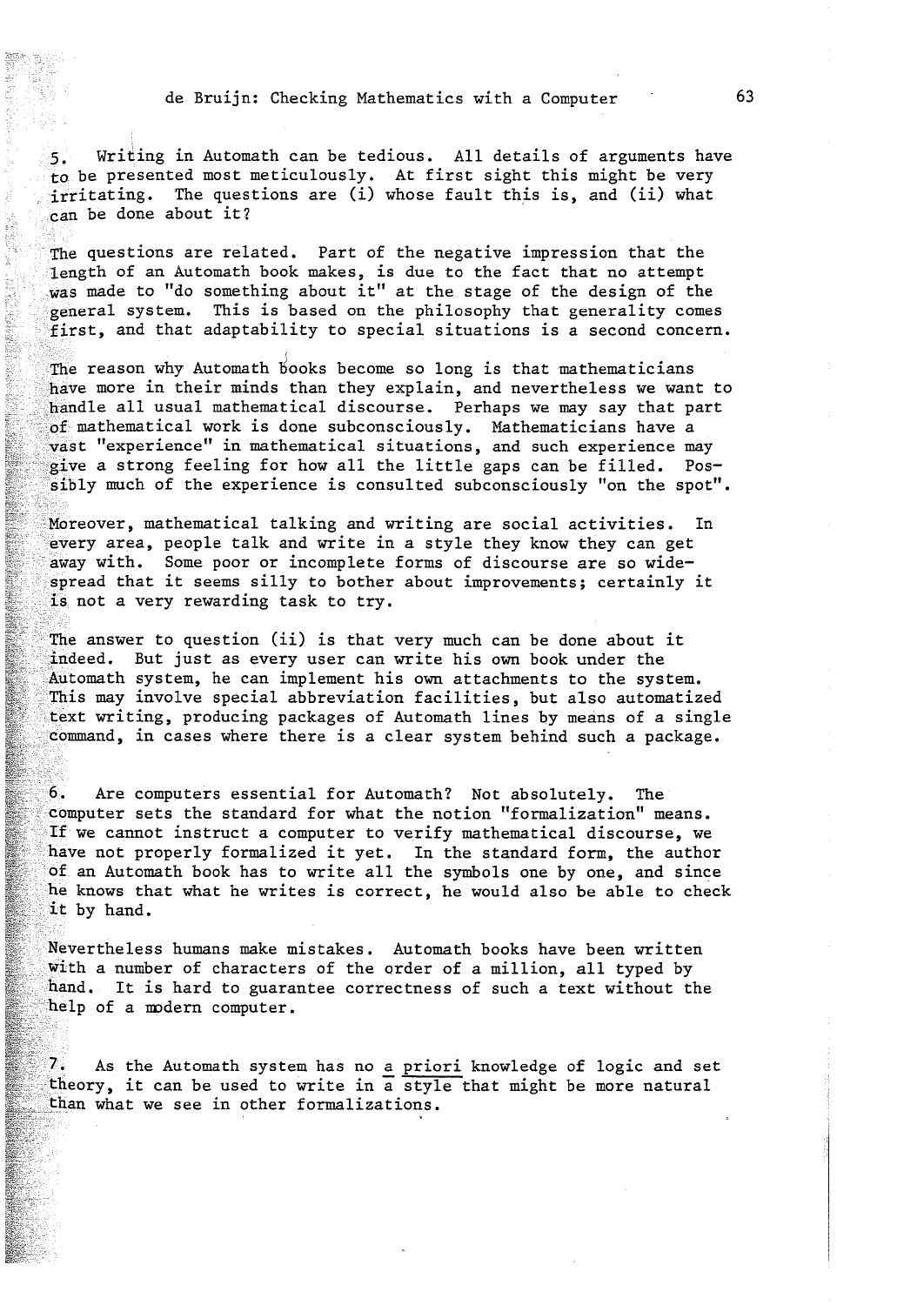There is a wide-spread idea that propositional logic comes down to manipulating formulas in a boolean algebra, a kind of manipulation that is either carried out by handling formulas with the aid of lists of tautologies (in the same way as one used to do in trigonometry), or by a machine that checks all possibilities of zeros and ones as values for the boolean variables. A very much better formalization lies in the system of "natural deduction". This is very easy in Automath. The boolean bit-handling propositional logic can be done in Automath too, but it is much more clumsy than natural deduction.

A second option we get from the liberty of using Automath in the style we prefer, is to give up the 20-th century idea that "everything is a set". There is the magic Zermelo-Fraenkel universe in which every point is a set, and somehow all mathematical objects are to be coded as points in that universe. The particular coding is a matter of free choice: there is no natural way to code.

Zermelo-Fraenkel set theory is quite a heavy machinery to be taken as a basis for mathematics, and not many mathematicians actually know it. An alternative is to take "typed set theory", in which things are collected to sets only if they are of the same type: sets of numbers, sets of letters, sets of triangles, etc. It may take some trouble to make up one's mind about the question what basic rules for typed set theory should be taken as primitives, but if we just start talking the way we did mathematics before modern set theory emerged, we see that we need very little. Anyway, in Automath we have no trouble at all to talk mathematics in a sound old-fashioned way.

Yet, if someone still wants to talk in terms of Zermelo-Fraenkel universe, Automath is ready to take it.

One of the advantages of Automath not being tied to any particular 8. system for logic and set theory, is that we can think of formalizing entirely different things too, again in a natural style. As an example we may think of the algorithmic description of geometrical constructions like those with ruler and compass. Although it has not actually been produced, we may think of a single Automath book containing logic, mathematics and the description of ruler and compass constructions, with in particular the description and correctness proof (both due to Gauss) of the construction of the regular 17-gon. This description will be quite different from coding the construction as a point in the Zermelo-Fraenkel universe. We might even think of a robot equipped with ruler, compass, pencil and paper, who reads the details of the construction from the Automath book and carries them out in the way Gauss meant.

Many parts of science are a patchwork consisting of pieces of.  $9.$ theory, connected by rather vague intuitive ideas. Ever since the last part of the 19-th century it has been one of the ideas of the mathe-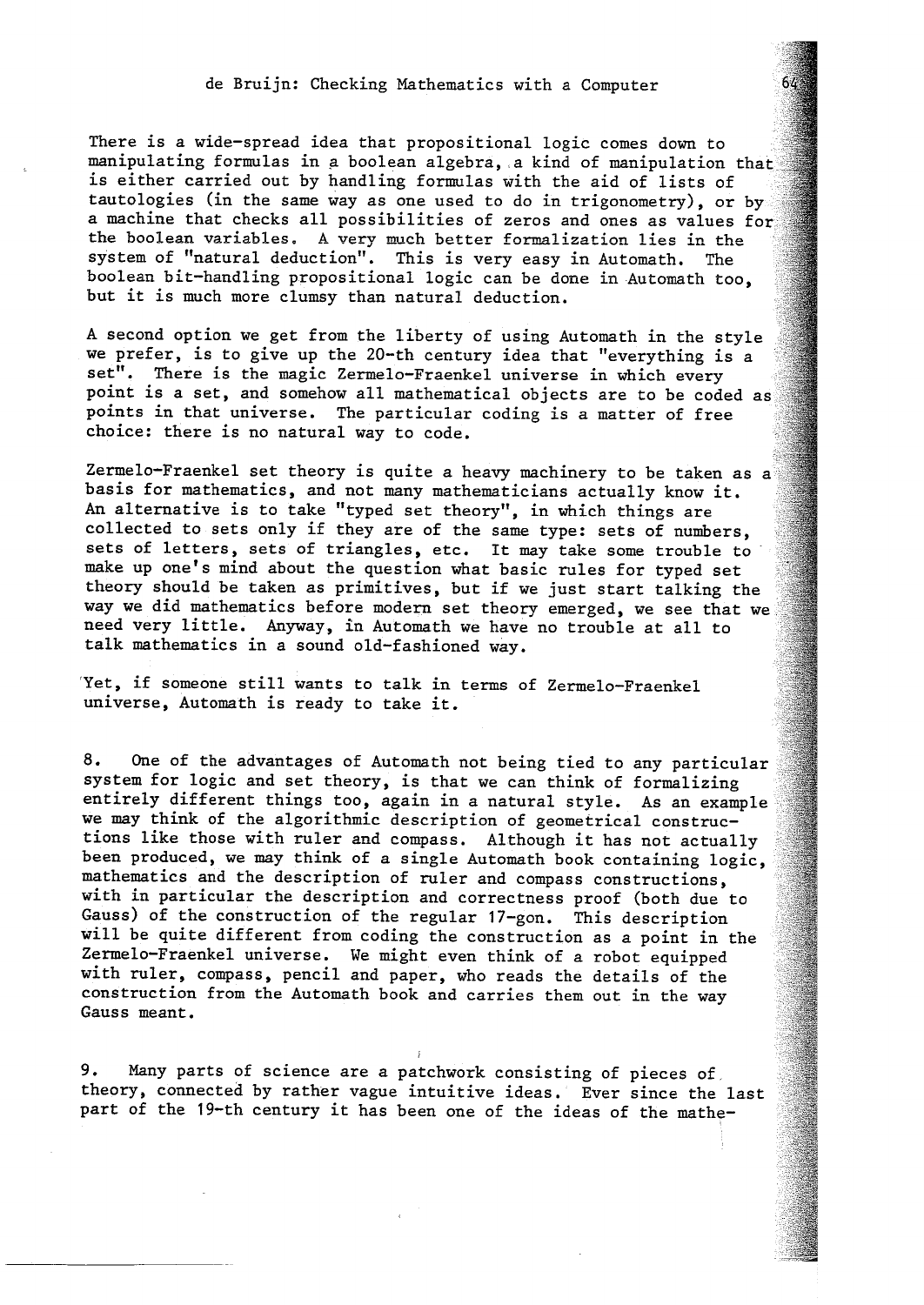matical community that mathematics should be integrated: all parts of mathematics are to become sub-domains of one single big theory. The patchwork picture still applies to most physical sciences, but also to several parts of the mathematical sciences. One such part is informatics.

It seems to be a good idea to integrate informatics into mathematics, at least in principle. And, as in the case of geometrical constructions, Automath is a good candidate for describing this. It is possible to write an Automath book containing: logic, mathematics, description of syntax and semantics of a programming language, and particular programs with proofs that the execution achieves the solution of particular mathematical problems. One might even think of going further: description of the computer hardware with proof that it guarantees the realization of the programming language semantics. Or directly, without the intervention of a programming language, that a given piece of hardware produces a result with a given mathematical specification.

Needless to say, this kind of integrated theory will always contain a number of primitives we have no proof for, but it will be absolutely clear in the Automath book what these primitives are.

10. One thing people like in Automath, and other people strongly dislike, is the way Automath treats proofs as if they were mathematical objects. This is called "propositions as types". As the type of a proof we have something that is immediately related to the proposition established by that proof.

One should not be worried about this. Automath does not say that proofs are objects, but just treats them syntactically in the same way as objects are treated. This turns out to be very profitable: it simplifies the system, as well as its language theory and the computer verification of books. A third case where things are treated as objects is the one of the geometrical constructions we mentioned in section 8.

11. In standard mathematics, most identifiers are letters of various kinds, possibly provided with indices, asterisks and the like. And then there are the numerals, of course. We have learned from programming languages, however, to use arbitrary combinations of letters and numerals as identifiers, (with restrictions like not to begin with a numeral). We do the same thing in Automath, thus having the possibility to choose identifiers with a mnemonic value, like "Bessel", "Theorem 137", "commutative". This certainly helps to keep books readable.

In contrast to programming languages, the Automath system does not have the numerals  $0,1,\ldots,9$ . One can introduce them as identifiers in a book containing the elements of natural number theory, taking "0" and

65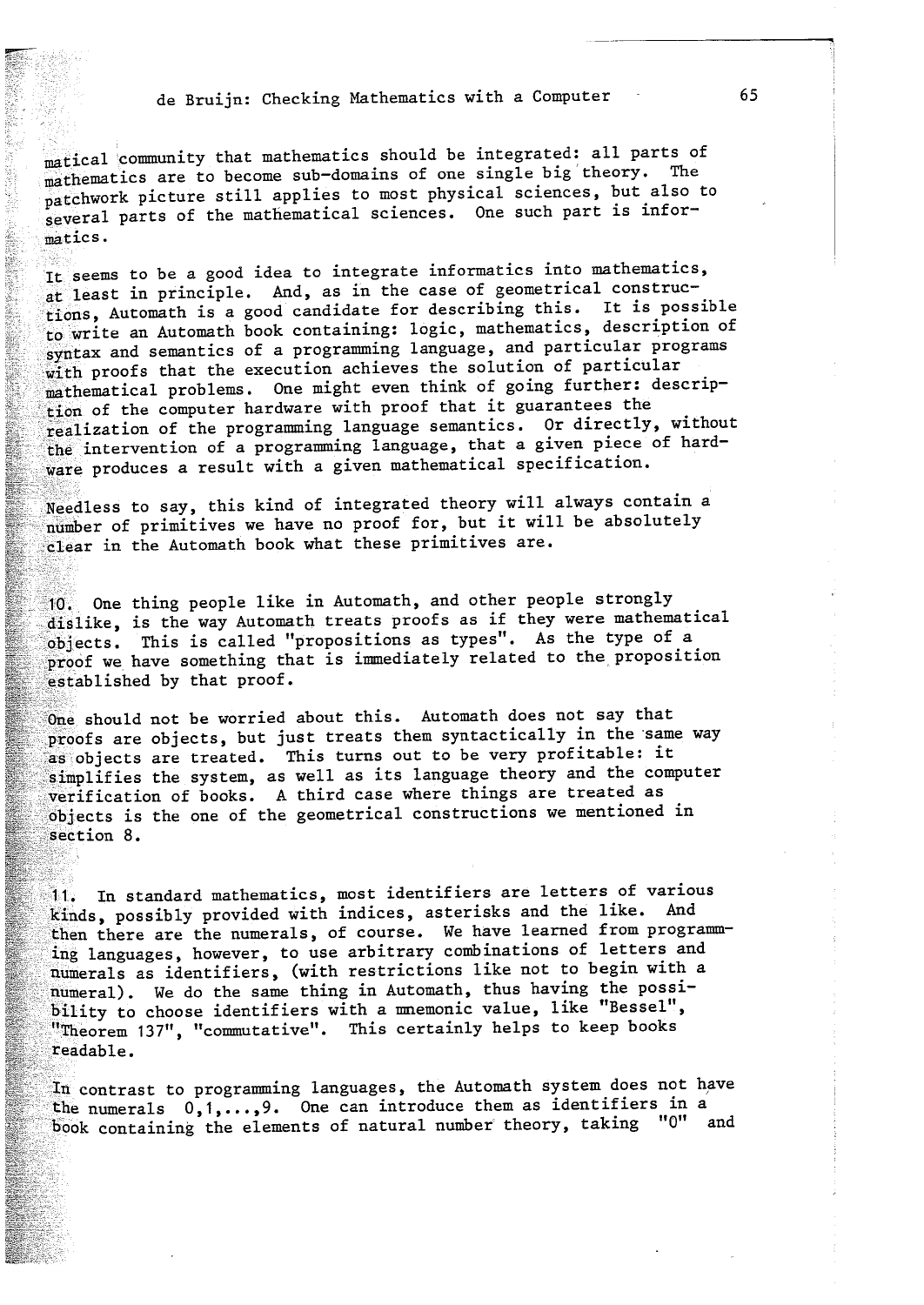"succ" (for "successor") as primitive, and defining 1:=succ(0),  $2:$ =succ(1),..., 9:=succ(8), ten:=succ(9). After having introduced addition and multiplication, we can define things like thirtyseven: = sum (prod(3,ten),7), but the Automath system has no facilities to write this as 37. This decimal notation might be added as an extra (it is one of the possible "attachments" mentioned in section 5).

12. One of the basic aims of the Automath enterprise was to keep it feasible. This has been achieved indeed: considerable portions of mathematics of various kinds have been "translated" into Automath, and the effort needed for this remained within reasonable limits. If we start from a piece of mathematics that is sound and well understood, it can be translated. It may always take some time to decide how to start, but in the long run the translation is a matter of routine. As a rule of thumb we may say there is a loss factor of the order of 10: it takes about ten times as much space and ten times as much time as writing mathematics the ordinary way. But it is not overimportant how big this loss factor is (it would not be hard to reduce it by means of suitable attachments, adapted to the nature of the subject matter). What really matters is that it does not tend to infinity, which happens in many other systems of formalizing mathematics. The main reason for the loss factor being constant is that Automath has the same facilities for using definitions (which are, essentially, abbreviations) as one has in standard mathematics. The fact that the system of references is superior to what we have in standard mathematics, makes it possible that the loss factor even decreases in the long run when dealing with a large book.

13. Another feature that makes Automath feasible is that we need not always start at the beginning: we can start somewhere in the middle, and if we need something that we have not defined, or have not proved, we just take it as a primitive (primitive notion or axiom) and we go on. We can leave it to later activity to replace all these primitives by defined objects and proven theorems.

This kind of tactics was often (about 30 cases) applied at Eindhoven by students (mathematics majors). It usually took the student not much more than 100 hours work to learn about the system, to translate a given piece of mathematics, to use the conversational facilities at a computer terminal, and to finish with a completely verified Automath book containing the result. In order to give an idea of the subjects that had to be translated we mention a few: (i) The Weierstrass theorem that says that the trigonometric polynomials lie dense in the space of continuous periodic functions, (ii) The Banach-Steinhaus theorem, (iii) The first elements of group theory.

14. Of the more extensive books that were written in Automath we mention two. The first one is L.S. Jutting's complete translation of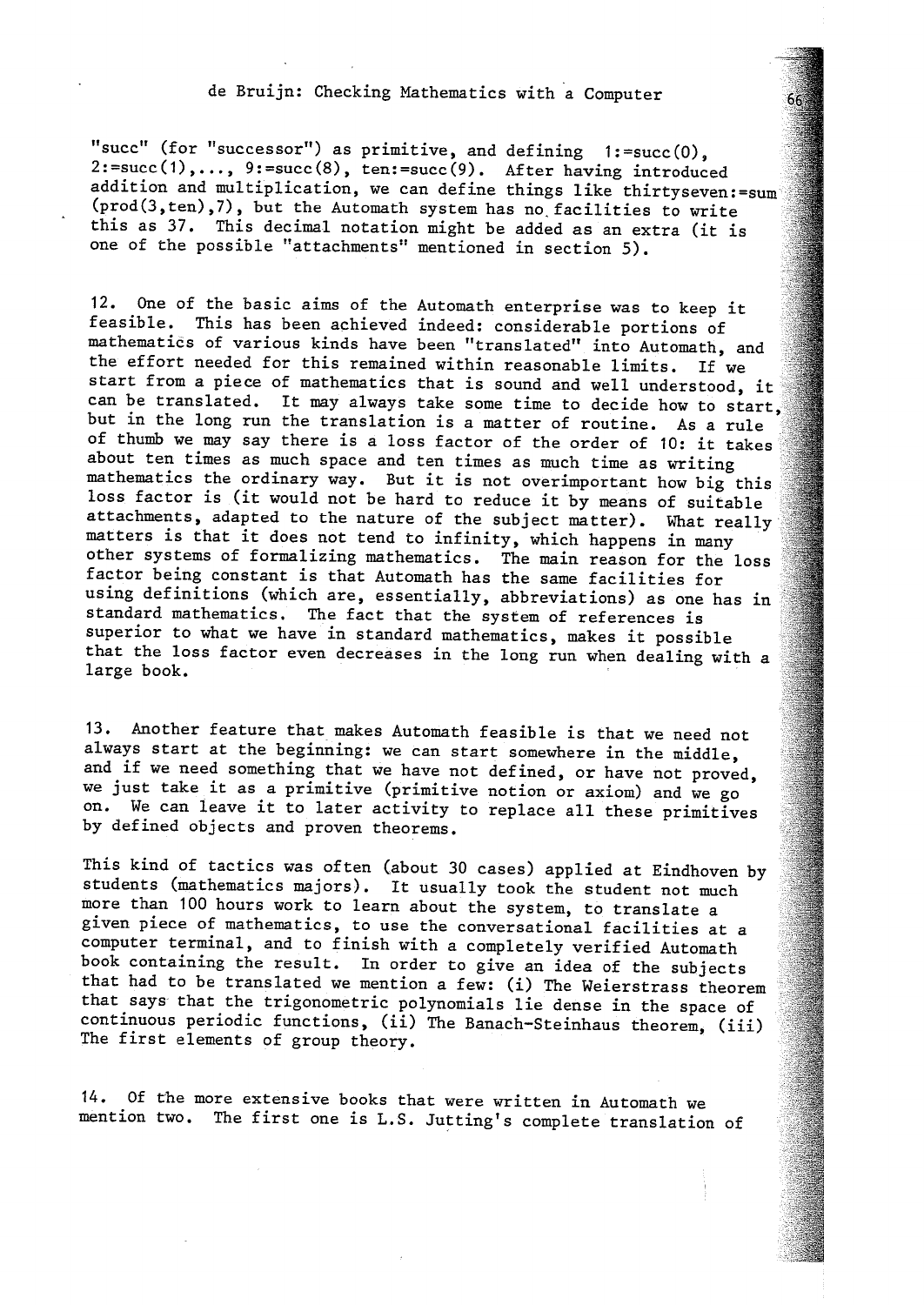E. Landau's Grundlagen der Analysis. In order to test the feasibility of the system, the translator kept himself strictly to Landau's text, rather than inventing some of the many possible shortcuts and improvements that would make the translation easier and shorter. The second one we mention here was by J.T. Udding, who wrote a new text with about the same results, much better suited to the Automath system, both in its general outline and in its details. The gain over Landau's text, in space as well as in time, was roughly 2.5.

15. One of the ideas of the Automath enterprise was to get eventually to a big mathematical encyclopaedia, a data bank, containing a vast portion of mathematics in absolutely dependable form. This is a thing that would take many hundreds of man years (thus far the Automath project took something like 40). But the idea is feasible. Most of the students mentioned in section 13 used the Landau translation (see section 14) as a data bank, and that way they added to the bank.

It is not the purpose of this paper to enter into details of the  $16.$ Automath language, but the reader might want a general orientation.

There are several dialects of Automath in use, but here we only look into basic things they have in common.

The expressions used are always lambda-typed lambda calculus expressions. This means that we have lambda expressions where every variable has a type, and that type is again a lambda expression. In lambda calculus the basic expression-forming devices are "abstraction" and "application", but in Automath we have a further device, called "instantiation". Instantiation is the operation that leads from an n-ary prefix operator f to an expression  $f(E1,...,En)$ , where  $E1,...,En$ are expressions.

Having both "instantiation" and "application", Automath has two different devices for expressing functionality, and both can be linked to standard mathematical practice.

In Automath we write mathematics in the form of books, line after line. There are three kinds of lines: (i) context lines, (ii) definitional lines, and (iii) primitive lines.

A context line sets the context for the sequence of non-context lines between that context line and the next one. A context is a sequence of variables provided with types. We denote typing by a colon, and describe a typical context of length 3:

 $x : A$ ,  $y : B(x)$ ,  $z : C(x,y)$ 

(here A, B(x), C(x,y) denote expressions; C(x,y) is an expression Containing the variables  $x$  and  $y$ ).

67